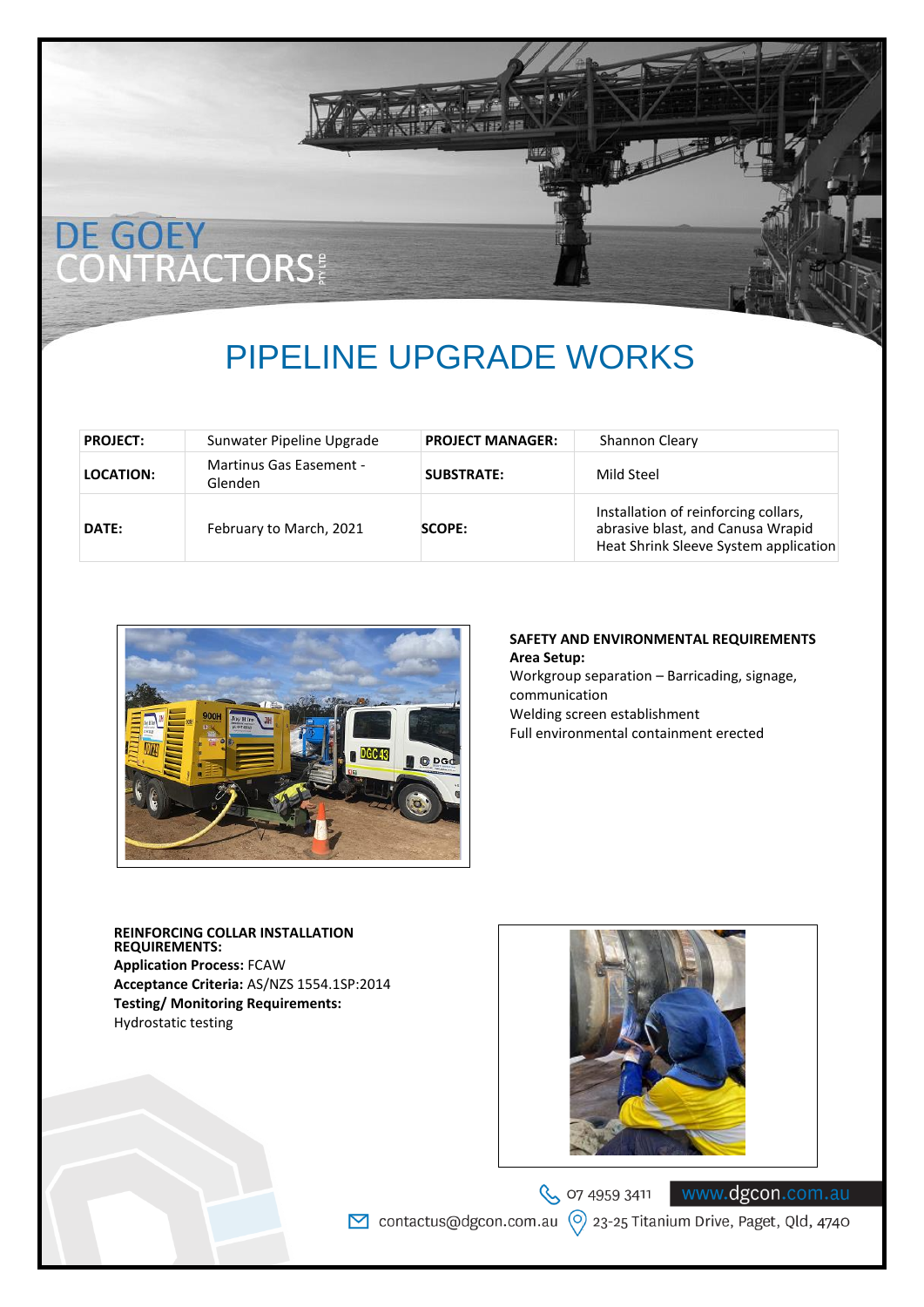### **POTABLE WATER PIPELINE COATING REPAIR CASE STUDY**





#### **REINFORCEMENT COLLAR INSTALLATION Preparation and trial fitment**

**Application Method:** Removal of surface contaminants and fit Collars. Secure into position with stitch welds

**Testing/ Monitoring Requirements:** Visual fit up checks,

Ensuring collar flush with parent material

#### **Conduct Welding of Reinforcement Collars**

**Joint Details:** Full penetration butt weld and Fillet welds applied.

**Welding Parameters:** Continuously surveyed via Qualified Welding Supervisor to ensure compliance to weld procedures.

**Testing/ Monitoring Requirements:** Visual, magnetic Particle and Ultrasonic examination of all welds to ensure Compliance to relevant welding standards.

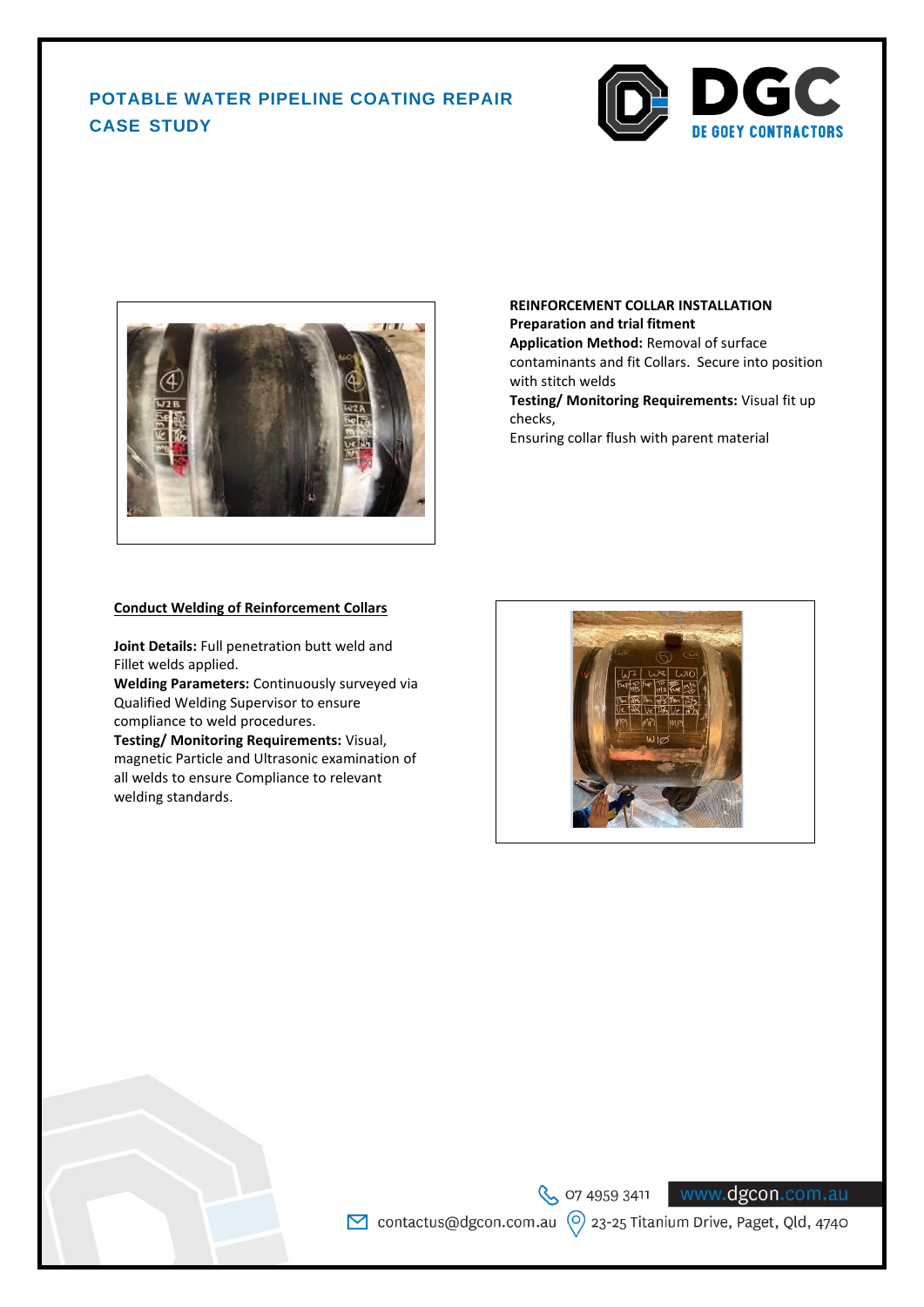#### **POTABLE WATER PIPELINE COATING REPAIR CASE STUDY**



#### **SURFACE PREPARATION REQUIREMENTS:**

Protection established at coating margins Abrasive blast to SA2.5 – Near White Metal blast and brush blast existing Sintakote coatings





#### **PROTECTIVE COATING SYSTEM APPLICATION System:** Butyl Primer – 50um Mastic Tape – to smooth transition Heat Shrink Sleeve

Rock Wrap Tape **Butyl Primer Application Method:** Brush/Roller **Required DFT –** 50um **Testing/ Monitoring Requirements:** Dry film thickness & continuous atmospheric monitoring including data logging

#### **Mastic Tape**

**Application Method:** Hand Application **Required DFT:** N/A Testing / Monitoring **Requirements:** Full visual inspection to ensure smooth transition achieved over voids and welds.